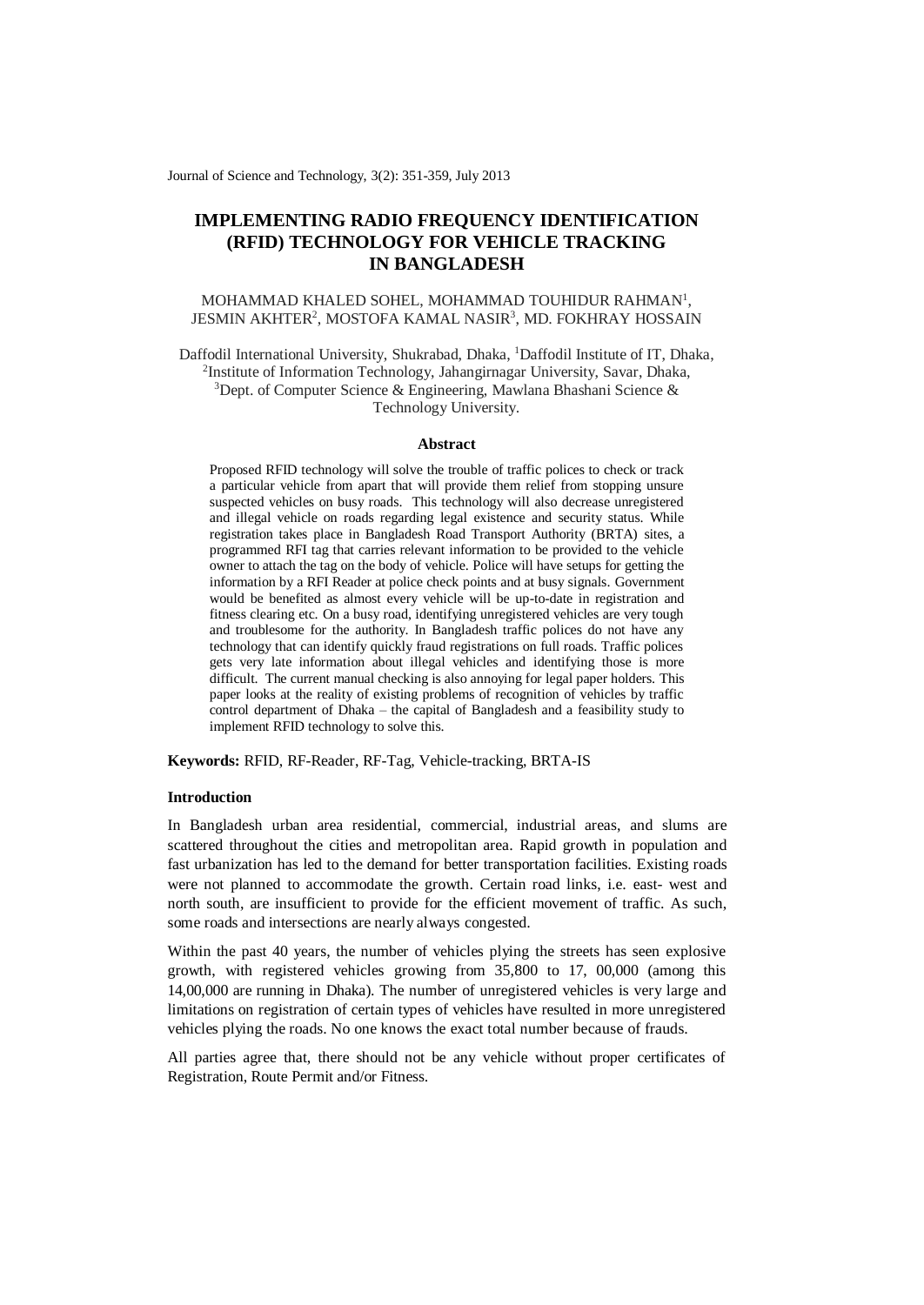

A figure below is drawn taking information from BRTA website which shows the growing totals of registration of vehicles over the past years.

Fig. 1: Registration bar chart

Bangladesh Road Transport Authority is the only regulatory body for road transportation for the Government of People Republic of Bangladesh. It is under the control of the Ministry of Communications (MoC).

Traffic control system especially checking vehicles is full manual in Bangladesh and also too hard to find out the unauthorized vehicles. Lots of vehicles, which have fake registration number, expired route permits, fitness certificates, tax token are hard to find when they are in rush and having proofs on paper. And always the papers are easy to copy and fake copies can be easily kept in similar vehicles to camouflage traffic polices. If a fraud owner has two or more vehicles of same model and if one of them is registered, then it becomes easy to run all the vehicles on road by that fraud owner by just keeping false copies of actual paper. It is approximately impossible to identify fraud license holders where all the vehicles are moving on road.

#### **Materials and Methods**

The research is mainly aimed to identify a more suitable technical solution for supporting the business processes. This has been observed that, though latest developed information systems has made the business functions more easy to perform and more easy to manage by BRTA, but still there are lack in total system as real data are not accurate as they have been usually collected from the road sides.

In 2003 BRTA engaged DCL-CMG consortium for developing a total ICT solution for BRTA. The objective of the project; code name BRTA-IS, is to provide an application system to BRTA in order to assist them in total overall management, control and supervision of road transport systems in Bangladesh. With this application system in place, BRTA is able to enforce the Bangladesh motor vehicle laws, rules, regulations and policies more effectively. Integration with other local authority such as the Police Department and Road Safety Cell will further enhance and diversify the scope of coverage for BRTA.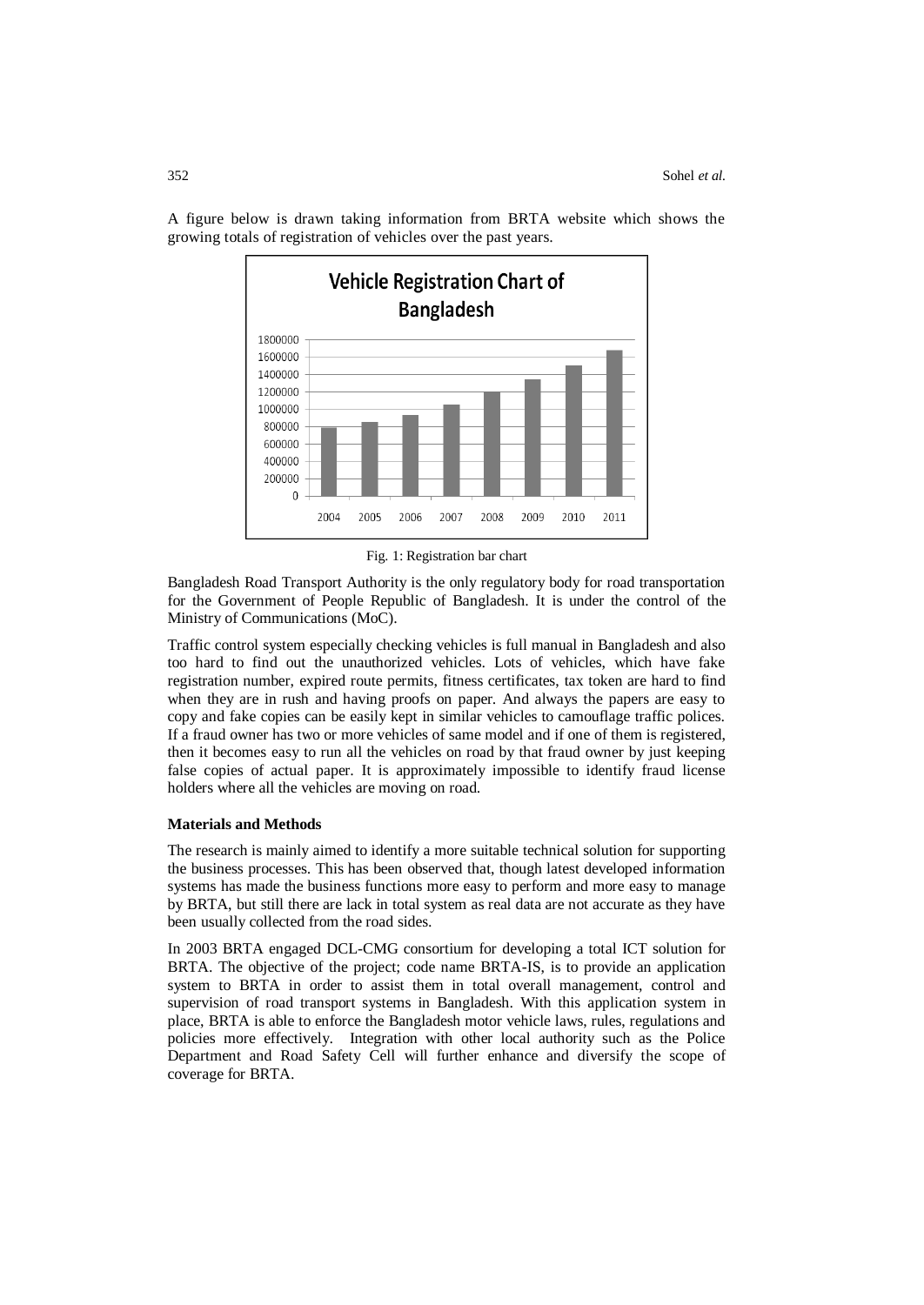#### Vehicle Tracking using RFID 353

BRTA-IS is subdivided into 4 major modules, namely;

- Vehicle and Driving Information System (VDIS)
- Human Resource Information System (HRIS)
- Customer Information System (CIS)
- BRTA Web

After development of the BRTA-IS, the system helps management to fetch literally any sort of report based on the stored information in the central database. Generating executive summary report is very easy to get now by higher authority.

This has opened the chance to implement the new technology (say RFID) by just add another module to the existing modules of BRTA-IS and in a right time. The writer (M Khaled Sohel) of this paper was involved with this project as an analyst and one of the seven high powered Project Team Leaders.

#### *Checking Certificates*

As soon as the vehicle owner gets the certificates, BRTA also provide the information to traffic police so that legal and authorized vehicles can run on roads, load on routes are within limit and rate of accidents due to unfit vehicles can decreases. The common checking method is manual and very tough in rush hours on a highway.

Analyzing the current situation the following major activities have been identified at the checkpoints– (reference: BRTA-IS Systems Requirement Specification)

- Vehicles are stopped at Traffic Checkpoint.
- Vehicle's papers are verified.
- Decision made based on right/wrong activities.

*In this current system (no computer system exists at traffic checkpoint):*

- **i.** Latest report on the hand of traffic police is absent. In case of any report traffic personnel require going to BRTA office to get detail.
- **ii.** Paper based information may be copied by fraudsters and can run several vehicles with a single registration number, route permit certificate and/or fitness certificates.
- **iii.** Not easy to verify route permission by a newly appointed traffic personnel.
- **iv.** Complaints against traffic personnel are very likely, as no proof record is possible to keep by the owner.
- **v.** Very tough to stop suspected vehicles as it may hamper other major legal riders.
- **vi.** Correct information about number of vehicles that are passing in a day through a particular route is hard to measure.

Therefore we are proposing a solution to track down those vehicles easily and management will be able to make more accurate decisions that are directly related to number of vehicles on roads and highways and handling them effectively according to a preplanned policy.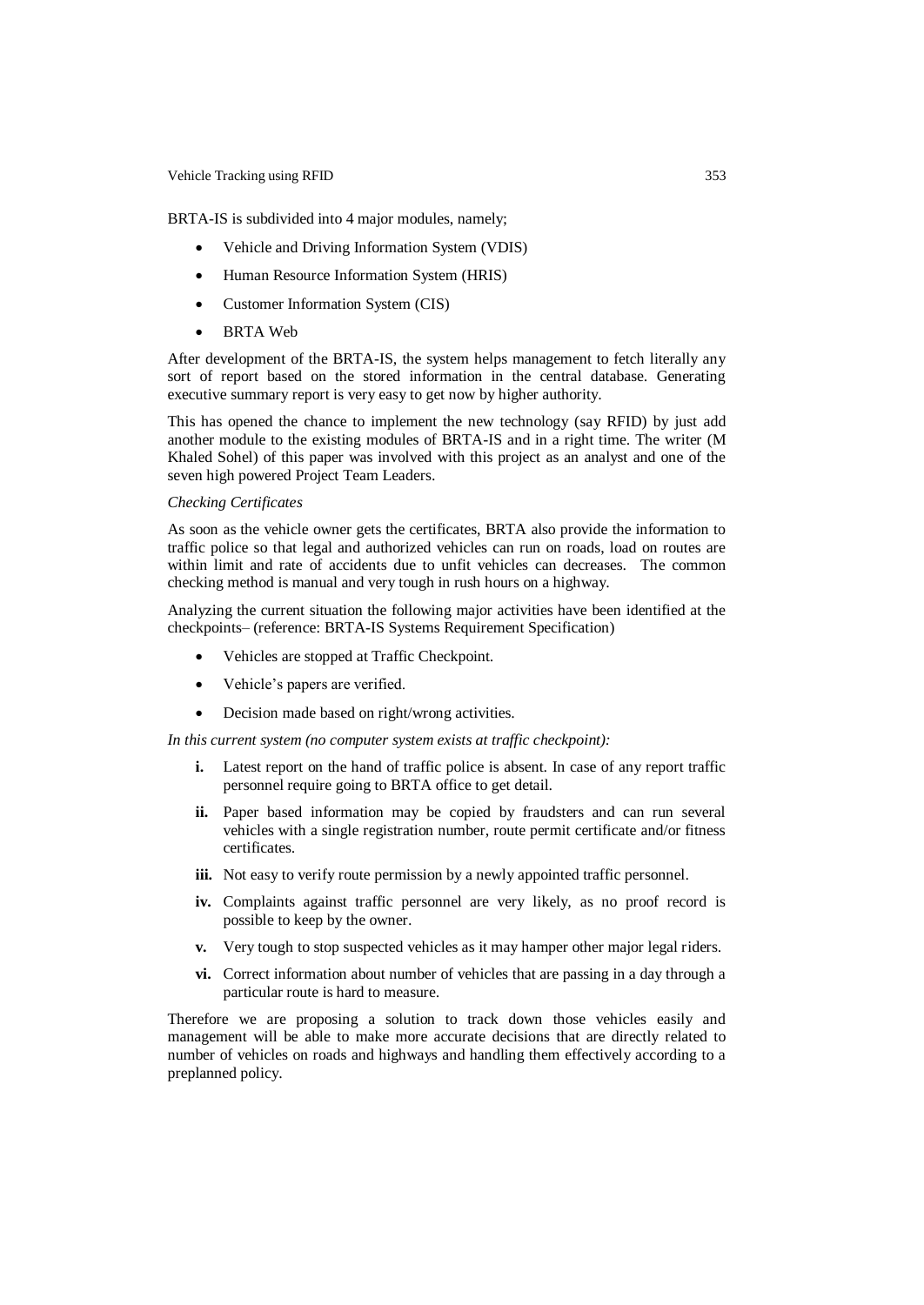## *Current Options:*

a. Papers (Blue book, License, Route Permit & Fitness Certificate):

BRTA and traffic police department have been using the traditional techniques of issuing original papers since the starting.

b. Sticker:

BRTA and police are now attaching stickers on CNG 3-Wheelers after checking papers. They paste BRTA stickers on every vehicle. Both BRTA and police officials' informed that the vehicles having no stickers would be considered faulty and illegal and that action would be taken against them.

c. Barcode:

We may think of Barcode as in some countries departments are using this. But all the above options have modern challenges that may not be overcome easily.

Recently huge improvement has been evolved in printing industry and we have found even false money has become impossible to identify. Therefore papers are not enough to overcome the critical situation and very hard to implement in speedy and busy roads.

Special stickers may take some time to copy but when it would become older then the fraud owners would take the same chances.

About bar code the most important thing is the reader requires to bring very close to the tags (and in line of sight). And paper tags are easily become useless if they are wet and torn.

## **Result**

## *Solution*

To overcome above problems we needed to think something new and cheap and that can be enhanced to meet future needs. The technology must suit and work in busy and rush environment without many disturbances to other legal riders and owners.

Because of the following, the best solution is using Radio Frequency Identification (RFID) Technology.

Reasons are:

- $\triangleright$  Not requiring line of sight access to read.
- $\triangleright$  The tag can trigger security alarm systems if removed from its correct location.
- $\triangleright$  Scanner/reader and RFID tag are not (so) orientation sensitive.
- Automatic scanning and data logging is possible without Operator intervention.
- $\triangleright$  Each tag can hold more than just a unique product code.
- $\triangleright$  Tag data can be comprehensive, unique in parts/common in parts, and is compatible with data processing.
- $\triangleright$  With the right technology a plurality of tags can be concurrently read.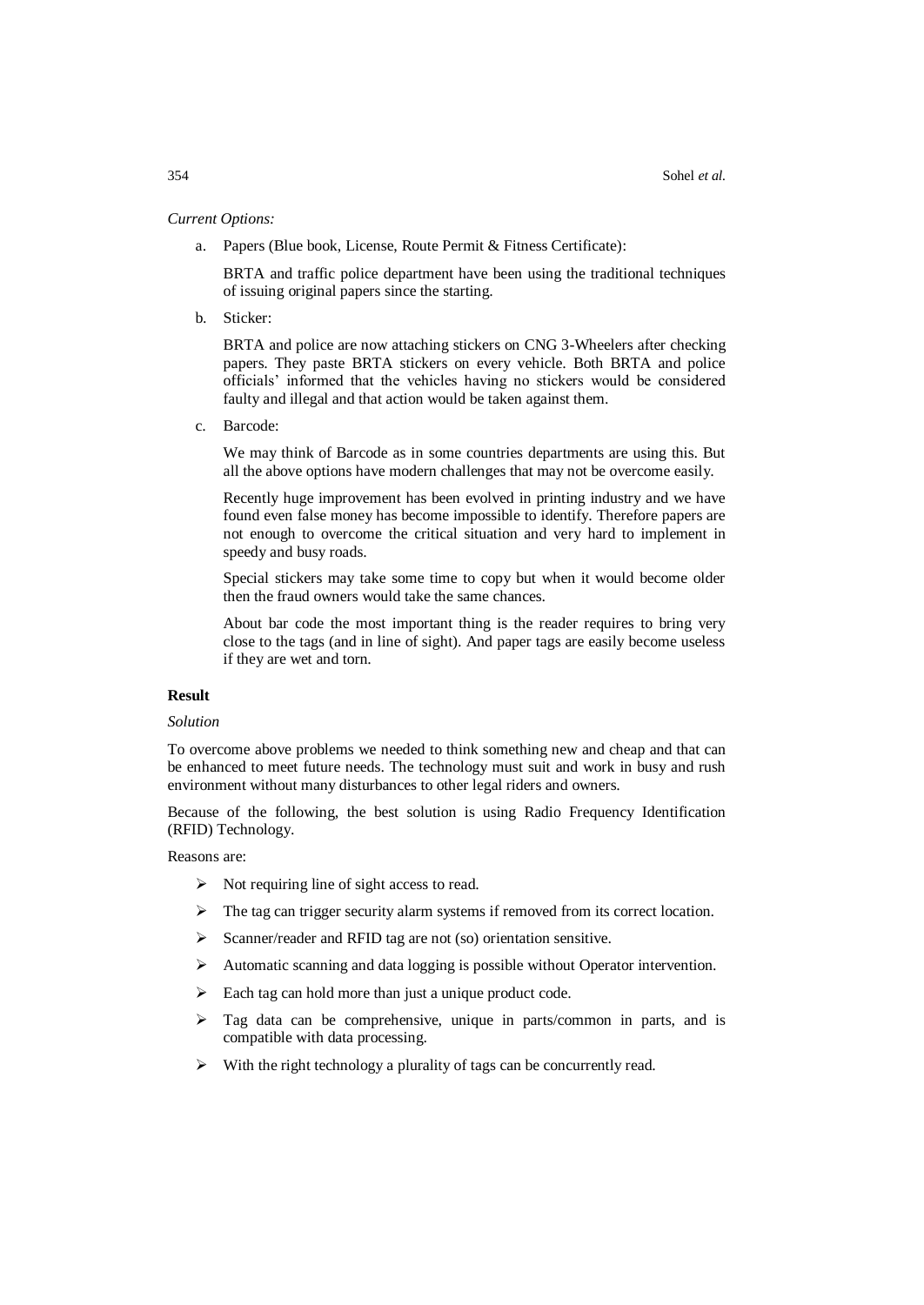- $\triangleright$  It can be read only or read-write.
- $\triangleright$  There is a very high level of data integrity (character check sum encoding).
- Provides a high degree of security and product authentication a tag is more difficult to counterfeit than a barcode.
- $\triangleright$  The supporting data infrastructure can allow data retrieval and vehicle tracking anywhere provided the scanner/reader is close enough to the tag.
- $\triangleright$  Since each tag can be unique they can act as a security feature if lost or stolen.
- $\triangleright$  The technology is rugged and can be used in hostile environments such as down oil wells (heat and pressure) to carry data to remote equipment.
- $\triangleright$  The technology lends itself to being updated, for example, as a car goes through its life its service record can be electronically logged with the car.

## **Discussion**

This technology will help streamline operation of public transport and check violations like not plying on bus lanes, not stopping at bus stops, overspending etc. This will also help track down vehicles involved in crimes or offences.

- Even in six figure production quantities, the simplest of these tags is more expensive (TK. 10) than a printed barcode – this extra cost, plus the potential greater infrastructure capital cost, has to be bettered by other benefits in the distribution chain or represent an application for which the barcode is not suitable e.g. Smart Cards.
- There is a high cost (long pay-back) for integrating RFID technology into existing control systems.
- External influences such as metalwork, material dielectric properties and radio Interference can constrain RFID remote reading.
- There are currently ranges of RFID application numbering systems, which need unifying to increase uptake. [The International Standards Organization (ISO) and Electronic Product Code [EPC] Global consortium, amongst others, are working to address this issue.]
- Currently there exist no internationally agreed frequencies for RFID operation (other than 13.56 MHz, which is primarily used by smart cards but can also be used by other RFID tags) and permitted scanner/reader powers differ between countries. This limits product take-up. [For example, there are significant differences between the USA and European UHF frequencies.]
- *Employee Unwillingness:* Traffic police are not interested to use automated system because they do not have knowledge about the advantage of Information Technology and they feel comfort to use traditional work system, which they are using for long time. To use automated system they need to take proper training and maximum employee are not interested to take training in the mid/end level of their service.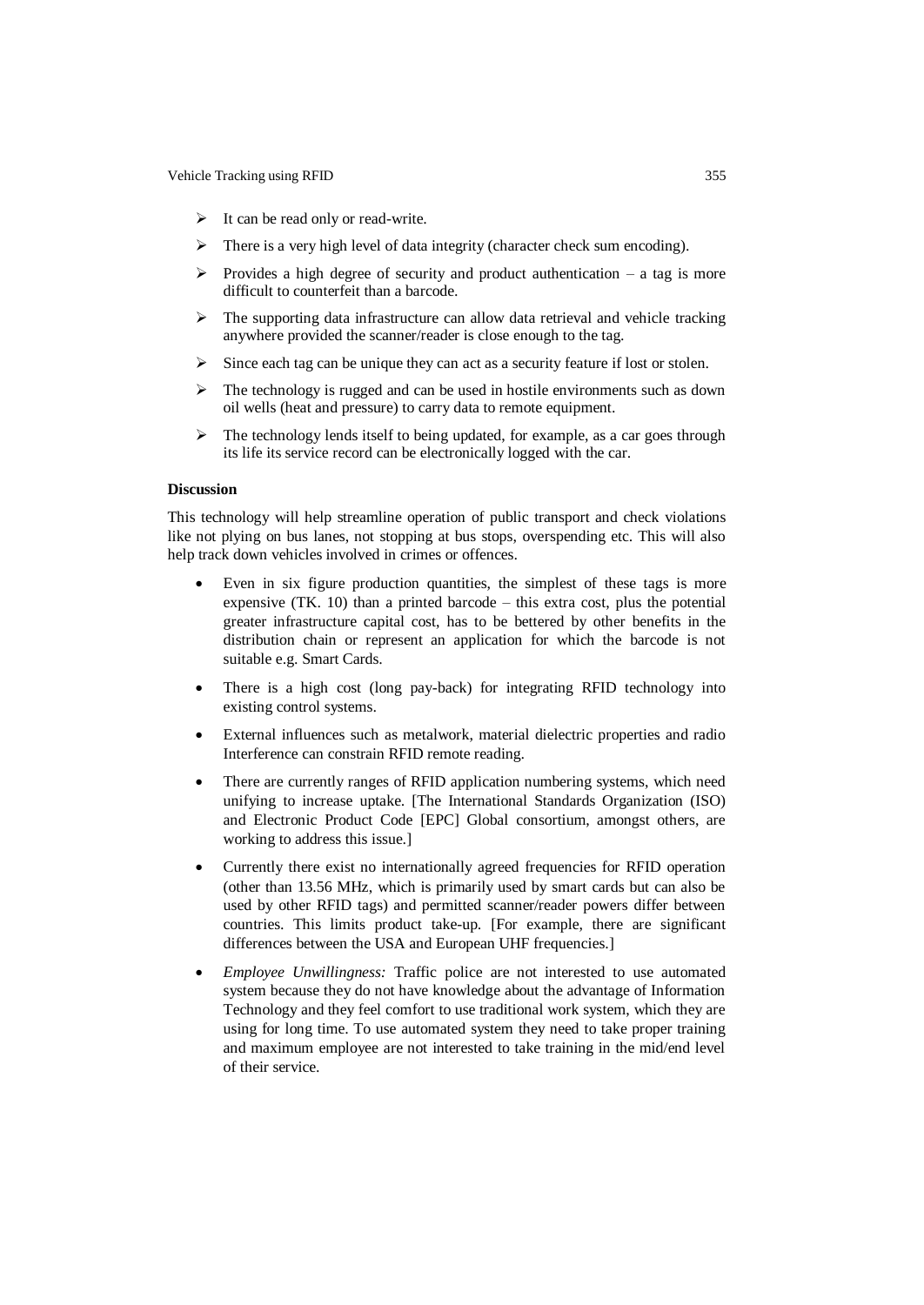

For the best use, the system will take the form of client/server architecture. The following diagram shows this architecture: -

Fig. 2: Traffic Checkpoint & Communication Tiers



Fig. 3 : A reader is reading RFID tag in motion.

In operation, the reader's antenna broadcasts RF energy over an adjustable area called the read zone or reader footprint. The tag on the vehicle reflects a small part of this RF energy back to the antenna, and the reflected radio waves denote the tag's unique identification code and other stored data. The reader then transmits this code to the BRTA's host system to determine the vehicle's compliance. The tag-to-reader identification process takes only milliseconds.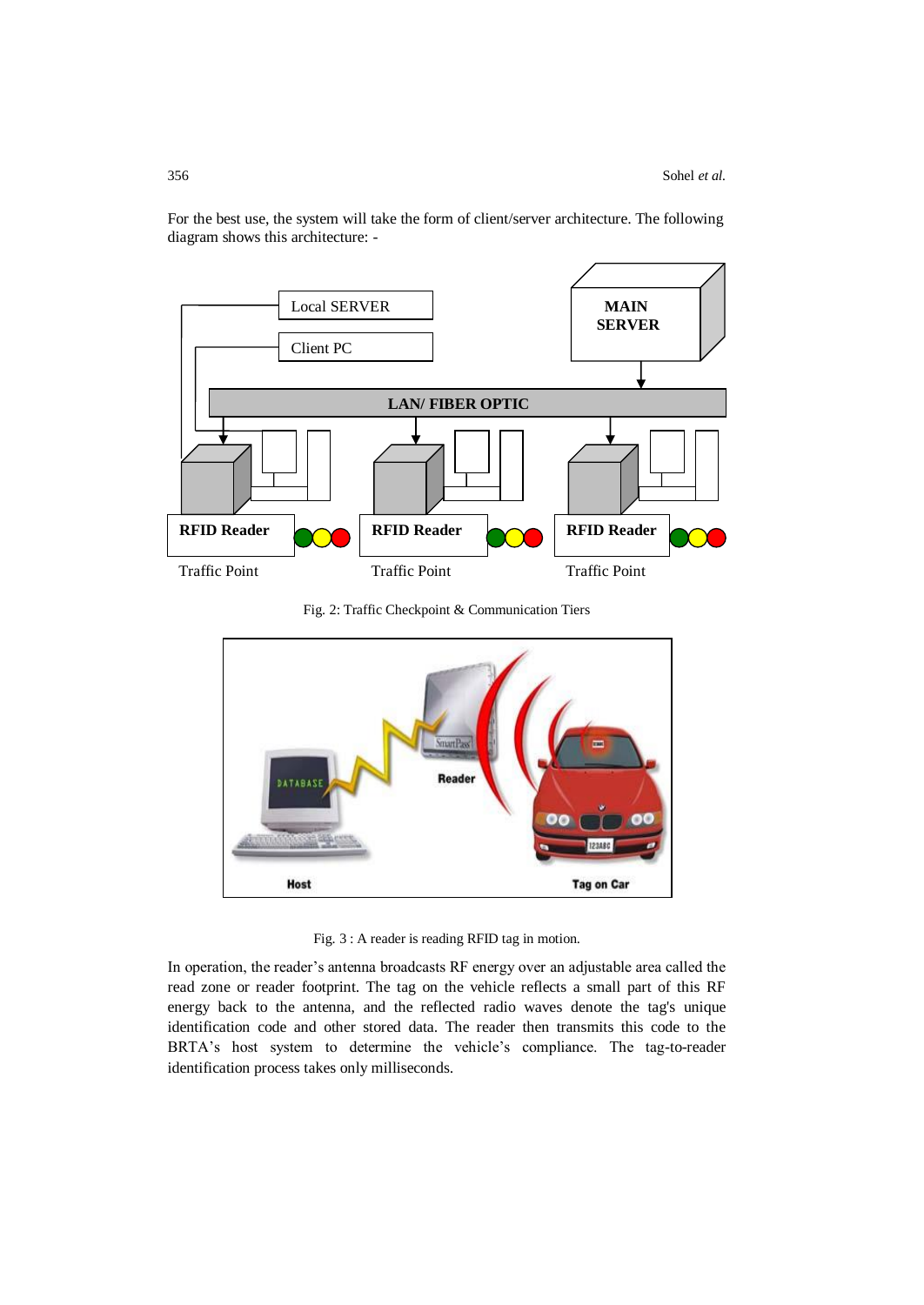Vehicle Tracking using RFID 357





Fig. 4: System Deployment at one check-point

How the RFID Tag information would be linked in BRTA-IS



Fig. 5: Relational Diagram for the System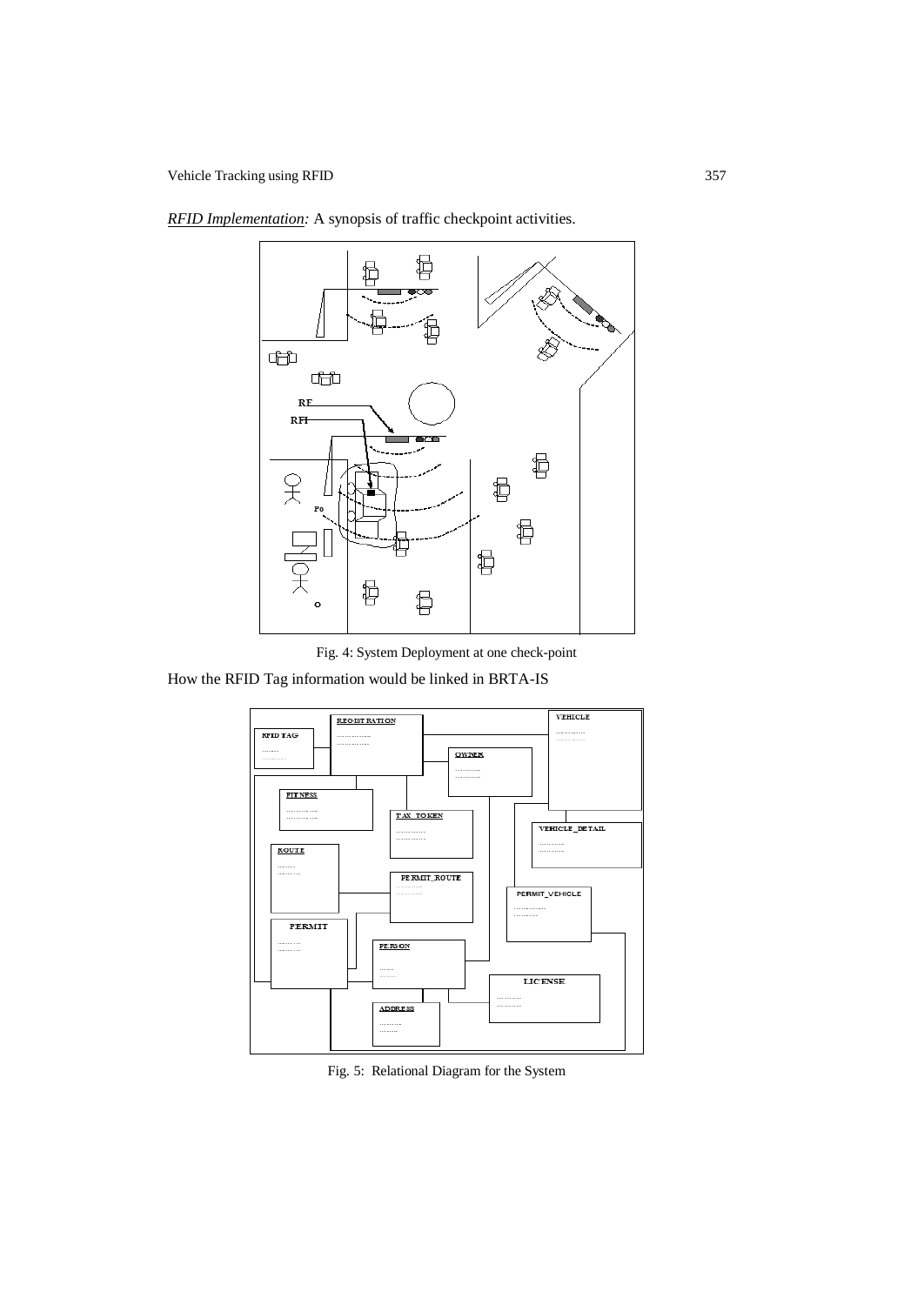## **Conclusion**

The RFID system will earn a lot of government revenue. Many times vehicle's are not updating its status and going on road. As a result many accident and other problems come out. There are approximately 14,00,000/- motor vehicles have been running in Metropolitan cities (Monoarul Islam, director general of Department of Environment, stated there are 14 lakh vehicles in Dhaka city).

Within these there are 10% vehicle are known fake in renewal/update information. It requires approximate TK. 2,000/- per year renewal and permit fee (depends on vehicle type). Which gives approximate amount of TK 28,000,000/- have not gone to government's accounts? Average Amount of Registration Fee is 25,000/-. And 2% of vehicles have fake registration certificate then Govt. is yet to get  $14,000/- X 25,000/- =$ TK. 350,000,000/-

| <b>Item Name</b>                          | Total (TK)      |
|-------------------------------------------|-----------------|
| RFID accessories estimated for Dhaka City | 75,000,000/-    |
| Computer accessories                      | 25,000,000/-    |
| Logistics & Support                       | $10,000,000/$ - |
| Training & HR development                 | $10,000,000/$ - |
| <b>BRTA-IS Up-gradation cost</b>          | $10,000,000/$ - |
| <b>Total</b>                              | 130,000,000/-   |

#### **An approximate expenditure is given below:**

#### **Table 1. Approximate expenditure calculation**

(prepared by comparing the development of BRTA-IS system)

Therefore it is very clear that RFID Implementation project will bring revenue for the Govt. of Bangladesh in huge.

#### **Recommendation**

In contrast, manual, visual-based identification, tracking, and enforcement systems are labor intensive and expensive. The inefficiencies of those systems can result in significant revenue losses for government agencies. The private sector may be primarily responsible for leading the development and enhancement of technologies which further expand vehicle tracking capabilities.

Governments throughout the world can play a role by providing incentives to companies developing tracking alternatives, or mandating the use of certain technologies on all vehicle travel to or within their country. The project described above demonstrated the viability of the tracking technologies and the cost savings that can accrue through their use. As they progress, more quantifiable information will be available, allowing for Government companies to make more informed decisions regarding vehicle tracking and the associated technologies. Government agencies can automatically detect and screen motor vehicles for compliance with federal, state, and municipal vehicle regulations, as well as process enforcement.